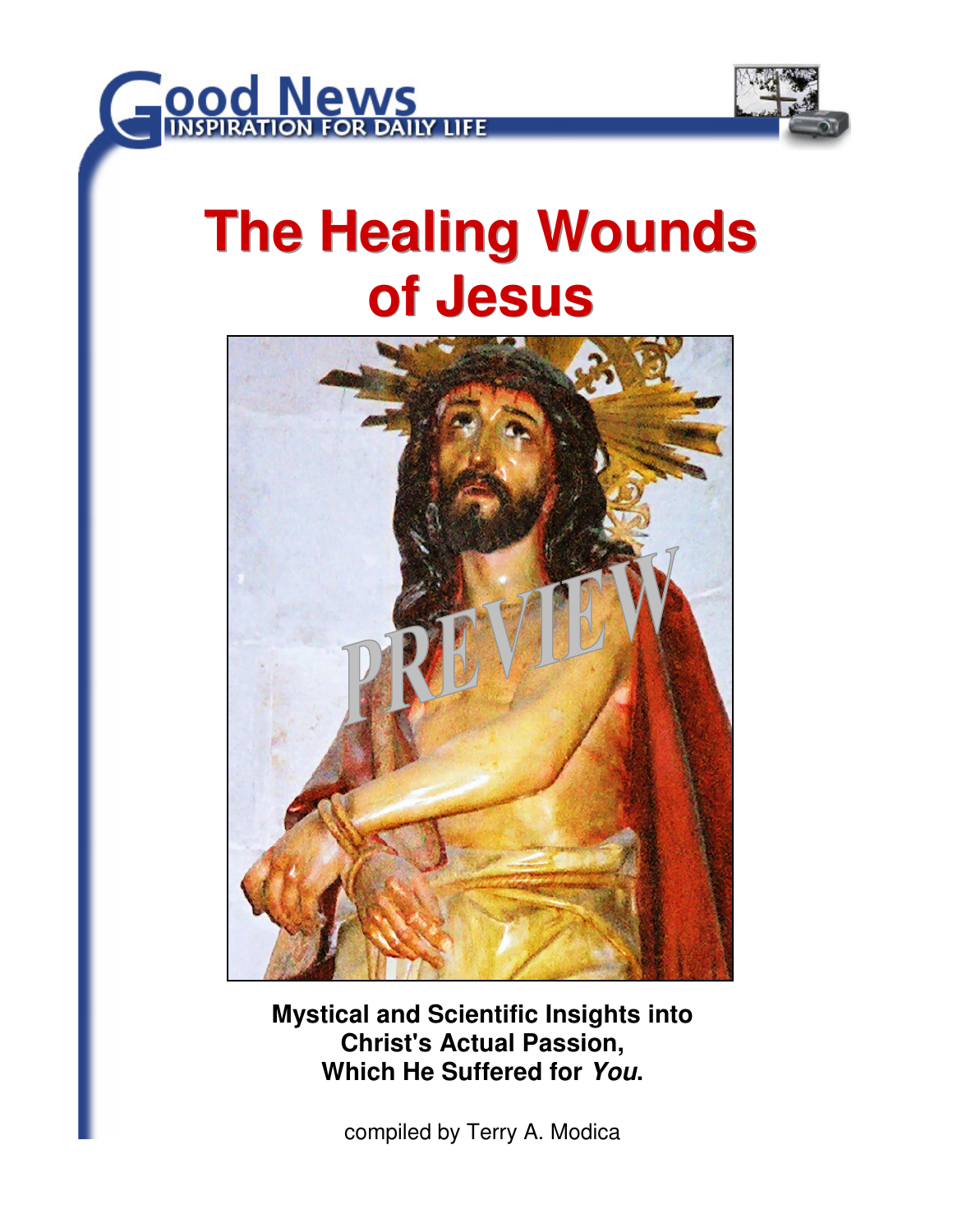Jesus revealed to Sts. Gertrude, Bridget, Mechtilde and Catharine of Sienna that those who meditate on His Passion are very dear to Him.

St. Augustine wrote that "there is no more profitable occupation for the soul than to meditate daily on the Passion of Our Lord." Why is this?

Blessed Denis the Carthusian said: "If we love Him not because He is good, because He is God, let us at least **love Him because He has suffered so many things for our salvation**."

The following is a series of descriptions how Jesus suffered for you, as  $r_{\rm e}$  e e b saints and mystics through the centuries and  $\frac{1}{5}$  scientists to ay. The Church teaches that private revel  $\lim_{n \to \infty} s_n$  to a those included here, may be used to dee en  $\circ$  faith, but they are not essential to believe, because only Holy Scripture and Church doctrine are incontrovertibly true. The material in this booklet has been compiled to help you find healing through Jesus, to give you a deeper experience of His love, and to inspire you to return that love more fully.

The crucifixes we see today are cleaned-up versions of the horrible torture Our Lord suffered out of love for us. Keep in mind, as you meditate on the graphic images in this article, that Jesus gladly and willingly subjected Himself to these intense pains because **HE LOVES YOU!**

**It was our infirmities that He bore, our sufferings that He endured... He was pierced for our offenses, crushed for our sins, upon Him was the chastisement that makes us whole, by His stripes we were healed.** (Isaiah 53:4,5)

St. Bridget of Sweden believed that Jesus said this to her:

"Be it known that the number of armed soldiers were 150; those who trailed Me while I was bound were 23. The executioners of justice were 83; the blows received on My head were 150; those on My stomach, 108; kicks on My shoulders, 80. I was led, bound with cords and by the hair, 24 times; spits in the face were 180; I was beaten on the body 6666 times; beaten on the head, 110 times. I was roughly pushed, and at 12 o'clock was lifted up by the hair; pricked with thorns and pulled by the beard 23 times; received 20 wounds on the head; thorns of marine junks, 72; pricks of thorns in the head, 110; mortal thorns in the forehead, 3. I was afterwards flogged and dressed as a mocked king; wounds in the Body, 1000. The soldiers who led Me to Calvary were 608; those who watched Me were 3, and those who mocked Me were 1008; the drops of Blood which I lost were 28,430."



**Many were amazed at Him, so marred was His look beyond that of man, and His appearance beyond that of mortals.**  (Isaiah 52: 14)

We should not be amazed simply because we are not used to seeing Jesus this way. After all, doesn't it make sense that Jesus suffered to the Nth degree, since the sins of huthankind are so innumerable? And doesn't it make sense that Satan would have inspired Jesus' tormentors to inflict all

own rage and revenge against the Son of God, since he mistakenly thought that at last he was defeating the Man who held the biggest threat to his evil kingdom?

Let us be amazed, instead, at how much Jesus loves us, how much suffering Jesus chose to put Himself through in order to rescue us from sin and death. Let us be amazed at how very much He wants to heal us, for:

**By His wounds you have been healed.** (1 Peter 2:24)

The saints, mystics and scientists quoted in these pages are:

- St. Bridget of Sweden (1303-1373), visionary.
- Venerable Maria d'Agreda (1602-1665), visionary.
- St. Alphonsus de Liguori (1696-1787), Bishop and Doctor of the Church.
- Sr. Anne Catherine Emmerich (1774- 1824), visionary and stigmatist.
- Sr. Josefa Menendez (1890-1923), visionary.
- Sr. Teresa Neumann (1898-mid 1900s), visionary and stigmatist.
- Msgr. Julio Ricci (present, Rome), expert on the Holy Shroud of Turin who has spent 30 years investigating every tiny mark on the Shroud.
- Dr. Robert Buckley (present, Los Angeles), forensic pathologist.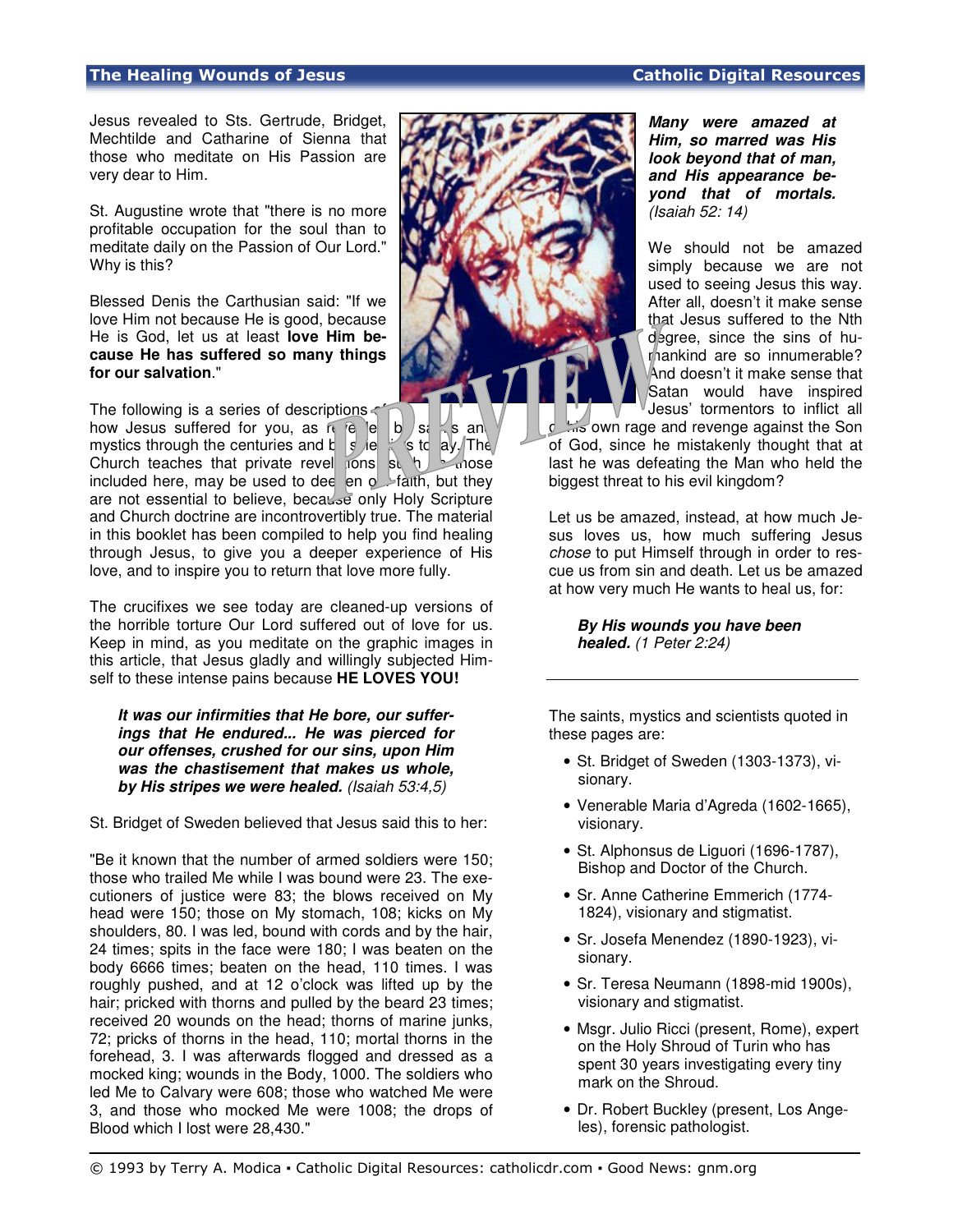## The Healing Wounds of Jesus **Catholic Digital Resources** Catholic Digital Resources



# The Garden of Pain

**Josefa:** The hour had come for the Son of God made man, Redeemer of the human race, to shed His Blood and give His life for the world... I withdrew into the Garden of Gethsemane, that is to say into solitude... It was thus I offered Myself to carry out the redemption of the world...

At the same moment I felt all the torments of My Passion burst overwhelmingly upon Me: ... the insults... the scourging and the Crown of Thorns, the thirst... the  $Cr_{\infty}$ s... thronged before My eyes and pressed upon My Heart, while at one and the same time I saw  $\mathbb{I}$  in the offense sins and crimes that were to be committed to define the same that  $\frac{1}{2}$  the same crimes that were to be committed to  $\frac{1}{2}$ ages... I not only witnessed them all, but was local in them....

And there burst upon Me the wrath of an angry God, and in order to appease His Majesty I offered Myself as security for sinful man....

After having been comforted by an angel sent by My Father, suddenly I saw Judas coming, one of the Twelve, and with him those who were come to take Me prisoner.... After he had given Me the traitor's kiss, Judas left the garden, and realizing the gravity of his crime, gave way to despair. Who can measure My sorrow at the sight of My apostle casting himself into hell!

**St. Alphonsus:** He saw Himself affronted by his own disciples. One of them betrays and sells Him for thirty pieces. Another denies Him many times, protesting publicly that he knows Him not; and thus attesting that he was ashamed to have known Him in the past. The other disciples, then, at seeing Him taken and bound, all fly and abandon Him.

> O my Jesus, thus abandoned, who will ever take up Thy defense?

## Jesus in Prison

**St. Alphonsus:** After having proclaimed Him guilty of death... the rabble set themselves to ill-treat Him all the night through with blows, and buffets, and kicks, with plucking out His beard, and even spitting in His face, by mocking Him as a false prophet.

Ah, my Jesus, how is it that Thou art so humble and I so proud? O Lord, give me light, make me know Who Thou art, and who I am.

"To be spit upon is to suffer the extreme of insult," says Origen. Where are we wont to spit except in the most filthy place?

**Josefa:** Contemplate Me in the prison where I spent the greater part of the night. The soldiers came and, adding words to injuries, insulted Me, mocked Me, outraged Me, and gave Me blows on My face and on My whole Body. Timed  $\alpha$  their sport, at length they left  $\sqrt{a}$  bound  $\sqrt{a}$  alone in the dark and noisome place, where,  $\frac{1}{2}$  where,  $\frac{1}{2}$  ated on a stone, My aching  $\overline{B}$ o  $\overline{C}$  was  $\overline{C}$  am bed with cold....



In the prison I endured cold, sleeplessness, hunger and thirst, pain, shame, solitude, and desertion. And there passed before My mind's eye all the tabernacles where in the course of the ages I should lack the shelter of love.... And how often should I wait for this or that other soul to visit Me in the Blessed Sacrament and receive Me into his heart....

And in the prison when they pushed Me and let Me fall to the ground bound and helpless, so many were present to My mind who would prefer a moment's satisfaction to Me.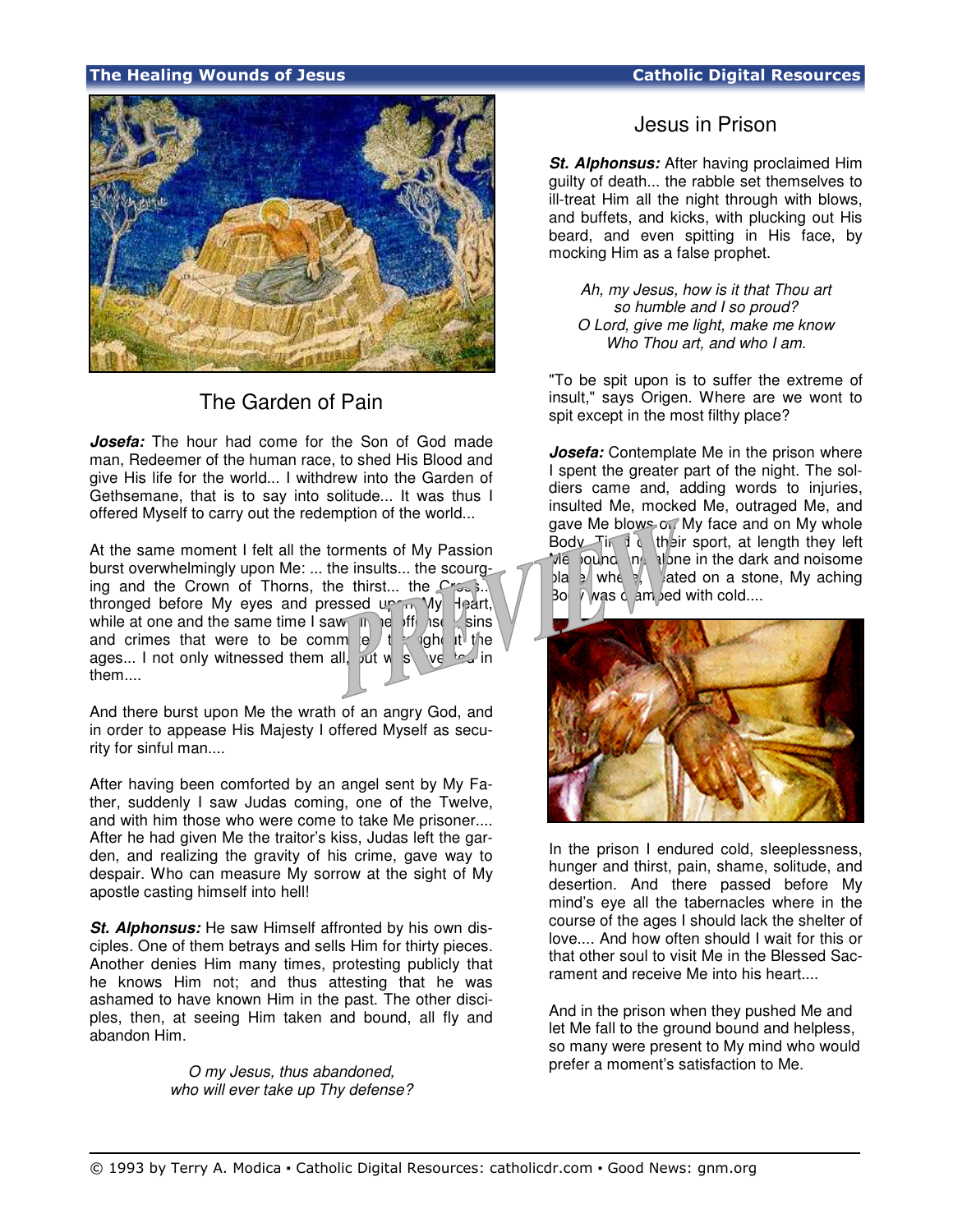## The Scourging

St. Alphonsus: As a most unjust judge, (Pilate) condemned Him to be scourged.... Scourging was the chastisement inflicted on slaves only. Therefore, says St. Bernard.... "Taking not only the form of a slave, that He might submit, but even of a bad slave, that He might be beaten and suffer the punishment of the slave of sin."

> Ah, my Jesus, pardon me the offenses that I have committed against Thee, and then chastise me as shall please Thee.



**St. Bridget, as she understood the Blessed Mother to say:** Then led to the pillar, My Son stripped Himself, and He Himself stretched His hands to the pillar, which His enemies pitilessly bound. They scourged His Body pure from all spot or stain... His whole Body lacerated with scourges tipped with sharp points turned back, not pulling out, but ploughing up... His Body bruised and beaten to the very ribs  $s_0$ that the ribs could be  $\sim$  n. His very flesh was ju ow d with the thongs.  $\pi$  S n to thus all bloody, U /rr K that no sound-

ness could be found on him nor any spot to scould be found on him nor any spot to score

**Teresa's vision:** The pillar to which Our Savior is bound is rather tall. He is suspended by His hands but only so that the Body is stretched tight. Our Savior stands on the ground. He is mercilessly scourged by two men at the same time.... The executioners are changed twice so that actually six men scourge Him. Our dear Savior is scourged all over His Body; first on His back, and then He is turned and scourged in front.

**Venerable Maria's vision:** The third pair of executioners found no spot in which to open further veins. Nevertheless, these commenced to scourge Him with inhuman cruelty.... Even pieces of His flesh fell to the ground and in many parts of His shoulders the bones were laid bare and became plainly visible, all covered with Blood. In some places the surfaces of the bones thus laid bare was greater than the palm of the hand.... The Precious Blood flowed down in streams to the earth and collected in pools on the ground.

*Josefa:* Blow after blow is discharged by the executioners on My Body, already covered with bruises and broken with fatigue.... With whips and knotted cords they strike Me with such violence that My very bones are shaken and I

am torn with innumerable wounds... bits of My divine flesh are rent off by the scourges.... Blood flows from every limb, and I am reduced to such a state of pitiable disfigurement as no longer to resemble a human being.

**Dr. Buckley, after examining the Shroud of Turin:** The body is that of an adult male, 5'10" in length. Estimated body weight is 175 pounds. The body appears to be about 30 to 35 years of age.

On the body is a variety of injuries, ranging from simple contusions to large areas of puncture where there has been an outflow of blood.... [Injuries on the back] range from the top of the shoulders down to the areas of the calf. They consist of double puncture-type wounds which... have obviously been made by some implement with sharp edges. The implement was applied to the skin in a flicking fashion in such a way as to pull out bits of skin.

**Msg.** F. et: [The scourgers used] whips  $\sqrt{e^{i}}$  with heavy balls made of metal or bone. On the Shroud, (we see) trickles of b<sup>od</sup> caused by the metal balls which were sharpened. They had spikes at the ends. Complete examination of the Shroud gives us two scourgers, because the directions [of the wounds] converge, one from the right, one from the left, and the number of strokes is excessive, more than 120.

**Teresa:** When the soldiers have fully satisfied their cruelty, they untie Our Savior and He falls down; it is a heartrending sight.

**St. Alphonsus:** Cornelius Lapide says that in this torment Jesus Christ ought, naturally speaking, to have died; but He willed, by His divine power, to keep Himself in life, in order to suffer yet greater pains for love of us.

> Ah, my most loving Lord... Thou has suffered so much in order that I might love Thee. Oh, never permit me, instead of loving Thee, to offend or displease Thee more!

**Josefa's vision:** What struck me most was the expression of His tortured eyes...closed, swollen and filled with Blood, especially the right eye. His hair damp with Blood fell over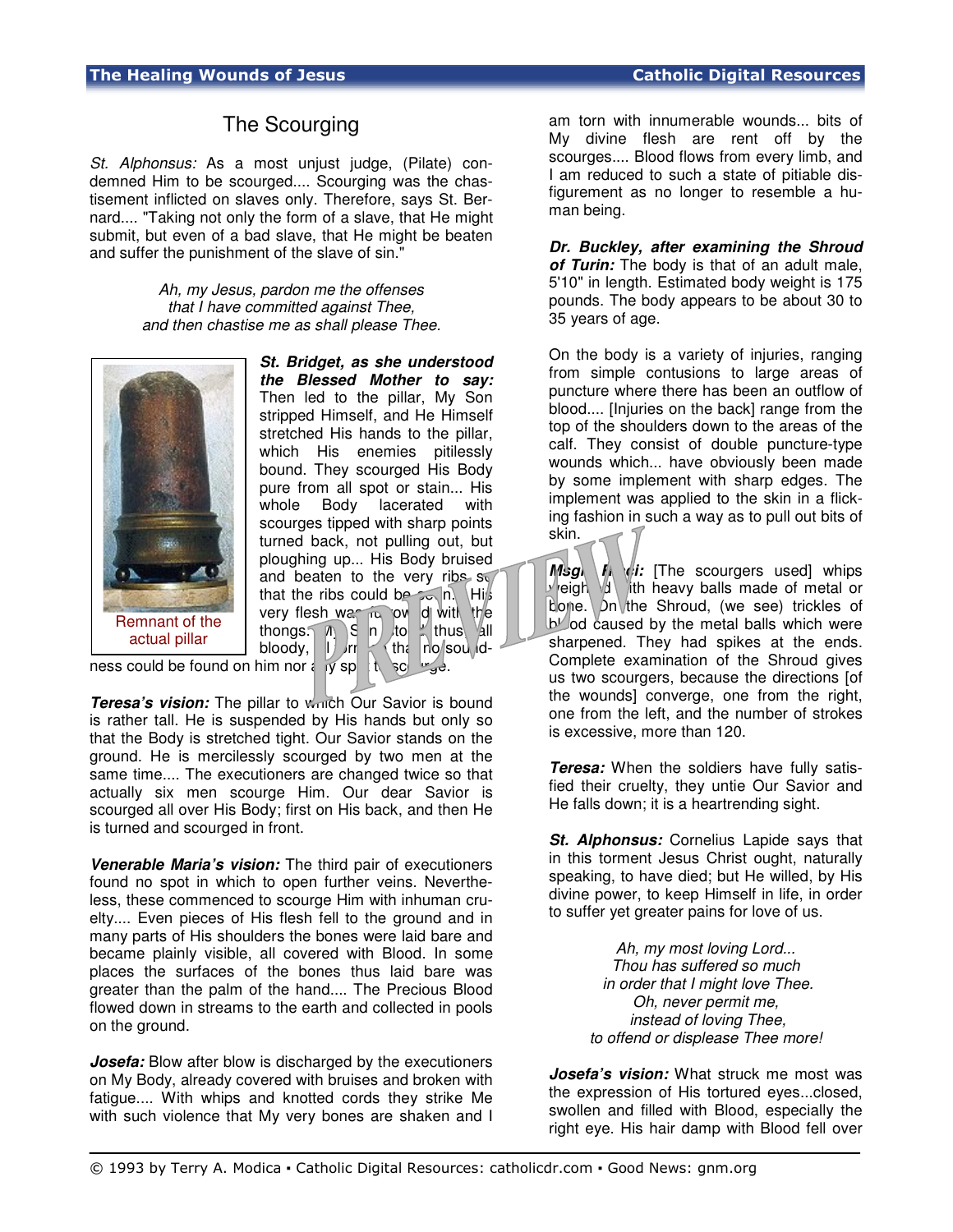#### The Healing Wounds of Jesus Catholic Digital Resources

His face, eyes and mouth. He was standing, but bent and bound.... His Body was furrowed with wounds and dark bruises, the veins of His arms all swollen and blackened. From His left shoulder hung a fragment of torn flesh about to detach itself, and the same was the case in several other parts of His Body. His garments lay at His feet, crimsoned with His Blood.

# **Mocked as King**



**Venerable Maria:** The executioners brought Our Savior to the guardhouse, where they again stripped Him of His clothes in a most cruel and insulting manner.

**St. Alphonsus:** Behold how the soldiers strip Him again; and treating Him as a mock king, place upon Him a purple garment, which was nothing else but a ragged cloak...and upon His head a bundle of thorns.... This torture of the crown of thorns was one most full of pain; inasmuch as they everywhere pierced into the Sacred Head of the Lord, the most sensitive part... it was also that torture of His Passion which lasted the longest, as Jesus suffered from the

thorns up to His death...

And the common opinion of authors agrees with that of S Vincent Ferrer, that the crown was  $\overline{p}$  eq with several branches of thorns, and fashioned  $\frac{1}{2}$  a helmet or hat, so that it fitted upon the whole of the head, down by the middle of the forehead.

**Dr. Buckley:** In the forehead and in the scalp is a series of blood stains.... These appear not only on the front part of the forehead, but also on the back part of the scalp and high at the vertex of the head.... The configuration is such that the implement was like a cap which rested on the head.

**Venerable Maria:** On His sacred head they placed a network woven with thorns to represent a crown. This network was composed of big strong thorns with very sharp points and was pressed down with such force that many of the thorns pierced His skull. The pain from the crowning of thorns was one of the greatest that the Son of God suffered in His Passion.

(Note: Experts say the thorns were probably two or three inches long, as this kind abounds in Palestine.)

**Teresa:** The Blood flows down His whole face which shows signs of intense pain during this terrible treatment.

**St. Alphonsus:** And, as St. Laurence Justinian says, with St. Peter Damian, the thorns were so long that they penetrated even to the brain... According to the revelation of St. Bridget: "So many streams of Blood rushing down over His face, and filling His hair, and eyes, and beard, He seemed to be nothing but one mass of Blood."

> Thou wast willing to be crowned with thorns to obtain for us a crown of glory in heaven.

**Josefa:** As they filed before Me... some insulted Me, others savagely struck Me on the head, and each and all added new agonies to those which already racked My Body.

**Teresa:** They spit in His face and give themselves up to uncontrollable laughter over the defenselessness of the prisoner. Our Savior often opens His mouth as if to get more air and as if He is thirsty. At this, one of them spits directly into His mouth; this form of insult deeply mieves our Divine Savior.



## The Road to Calvary

**Josefa:** Meditate for a moment on the martyrdom of My supremely tender and loving Heart at finding Barabbas preferred to Me, and how, at seeing Myself so scorned, I felt cut to the quick by the cries of the crowd urging My death.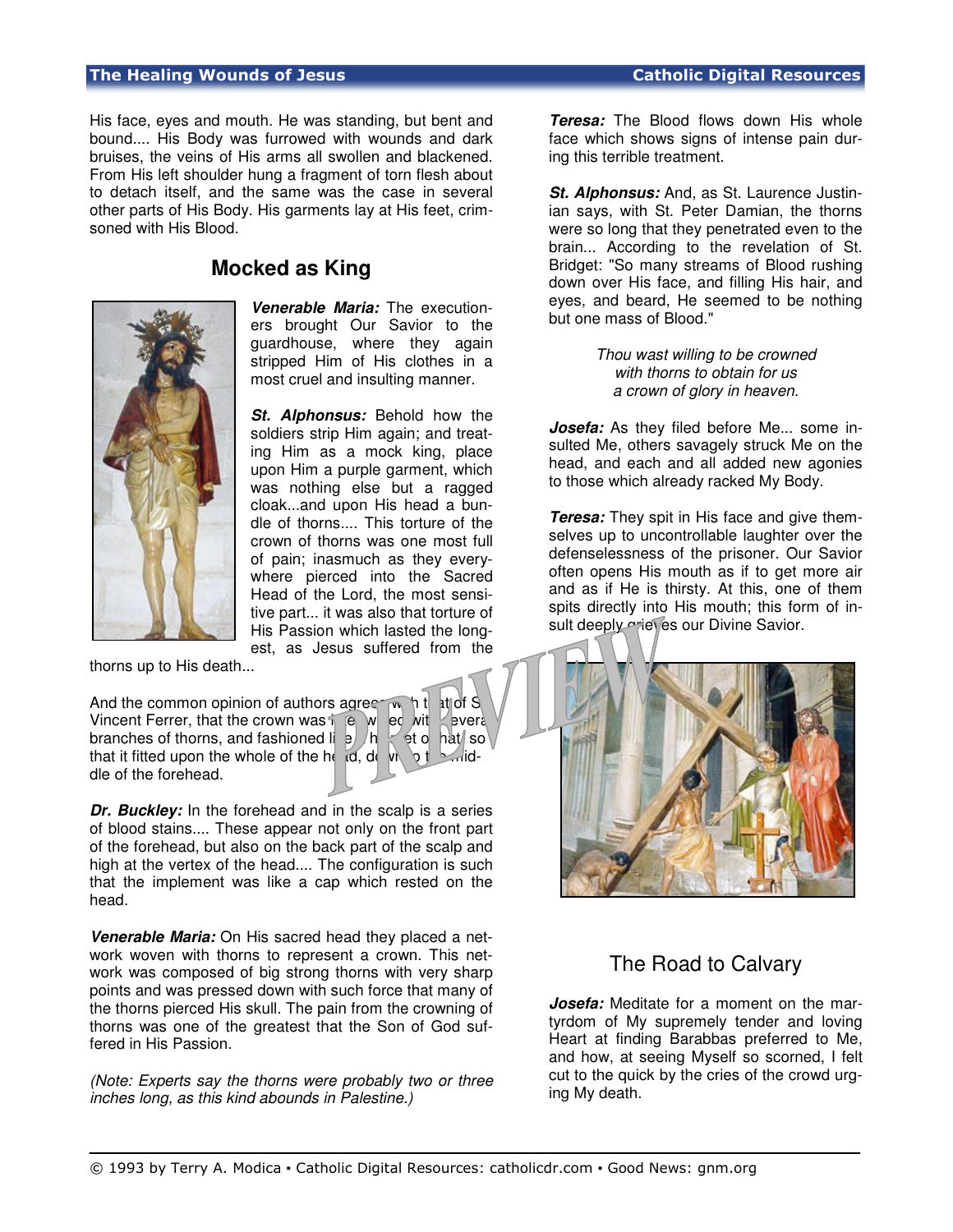**St. Alphonsus:** Pilate delivers over the innocent Lamb into the hands of those wolves.... These ministers of Satan seize hold of Him fiercely.... Says St. Ambrose: "They put on Him His own raiment, that He might the better be recognized by all; since, as His face was all bloody and disfigured, it would not have been an easy matter for all to have recognized Him."

So drained of Blood is He and wearied out with His torments...He can scarcely stand. Behold Him, all torn with wounds... Look at Him as He goes along, with Body bent double, with knees all of a tremble, dripping with Blood; and so painful is it to Him to walk, that at every step He seems ready to die.

If God, then, O my Jesus, burdened Thee with all the sins of men — "The Lord laid upon Him the iniquities of us all" (Isaiah 53:60) my own sins added to the weight of the Cross that Thou didst bear to Calvary.

**Dr. Buckley:** Present on the back...are two areas of abrasion located over the shoulder blades. These are caused by a heavy object resting across the back.

**Msgr. Ricci:** Imagine a beam that at the time of Pontius Pilate was put across the shoulders and tied on with a rope. Marks of this beam can be seen in the an and f left and upper right shoulder blades. The lacerative from the scourging spread under the weight of the beam.

**Josefa:** Wearily I dragged Myself forward... So great was My exhaustion and so heavy the  $\Box$  oss that I fell on the way.... See how roughly the inhuman soldiery raised Me to My feet once more... one seized an arm, another My garments which clung to My open wounds...a third grasped hold of Me by the neck...and another by the hair. Some showered blows on Me with their clenched fists and others brutally kicked My prostrate Body.... The Cross which fell upon Me crushed Me with its weight. My face bruised and torn, mingled the blood which covered It with the dust of the highway, blinding My eyes and adhering to My sacred face. I became the vilest and most contemptible of all creatures!

**Dr. Buckley:** On the right cheek is a swelling which has resulted in the partial closing of the right eye. There is also an area on the nose where there is a separation and possible fracture of the nasal cartilage. On the tip of the nose is a small abrasion, possibly resulting from a fall where the nose came in contact with a hard object.

**Msgr. Ricci:** His fall was unavoidable.... The consequences are very clear on the Shroud.... The knee cap on the left leg has a very bad laceration and contusion. It is evident that the left leg bent and hit against the stones.

**St. Alphonsus:** Why was it that in the journey... the Jews took the Cross from off His shoulders, and gave it to the Cyrenian to carry?... As the blessed Denis, the Carthusian, says, "They feared lest He should die upon the way," seeing that our Lord, after the scourging, was so drained of Blood and so exhausted in strength as to be scarcely able any longer to stand.

Ah, my Lord, great is my happiness in understanding how much Thou has loved me... But how great is my sorrow at the thought of having offended so good a God!

**Josefa:** Watch Simon carrying [the Cross] behind Me and consider two things; though he was a man of good will, yet he was mercenary, and if he carried My Cross, it was for pay. So when he began to tire, he allowed the weight to bear more and more on Me, and that is how I fell twice....

 $W$ <sup>-</sup> a nearly reached Calvary. The crowd i growing is gited while I drag Myself along  $\mathbb{W}$  the  $\mathbb{W}$  it difficulty, and soon, worn out  $\frac{1}{\pi}$  if fatig e,  $\frac{1}{\pi}$  fall for the third time.

By My first fall I obtained for sinners rooted in evil, the grace of conversion... by My second fall, encouragement for those weak souls blinded by sadness and anxiety, so that rising up they might make a fresh start in the way of virtue. My third fall will help souls to repent in the supreme hour of death.

# The Crucifixion

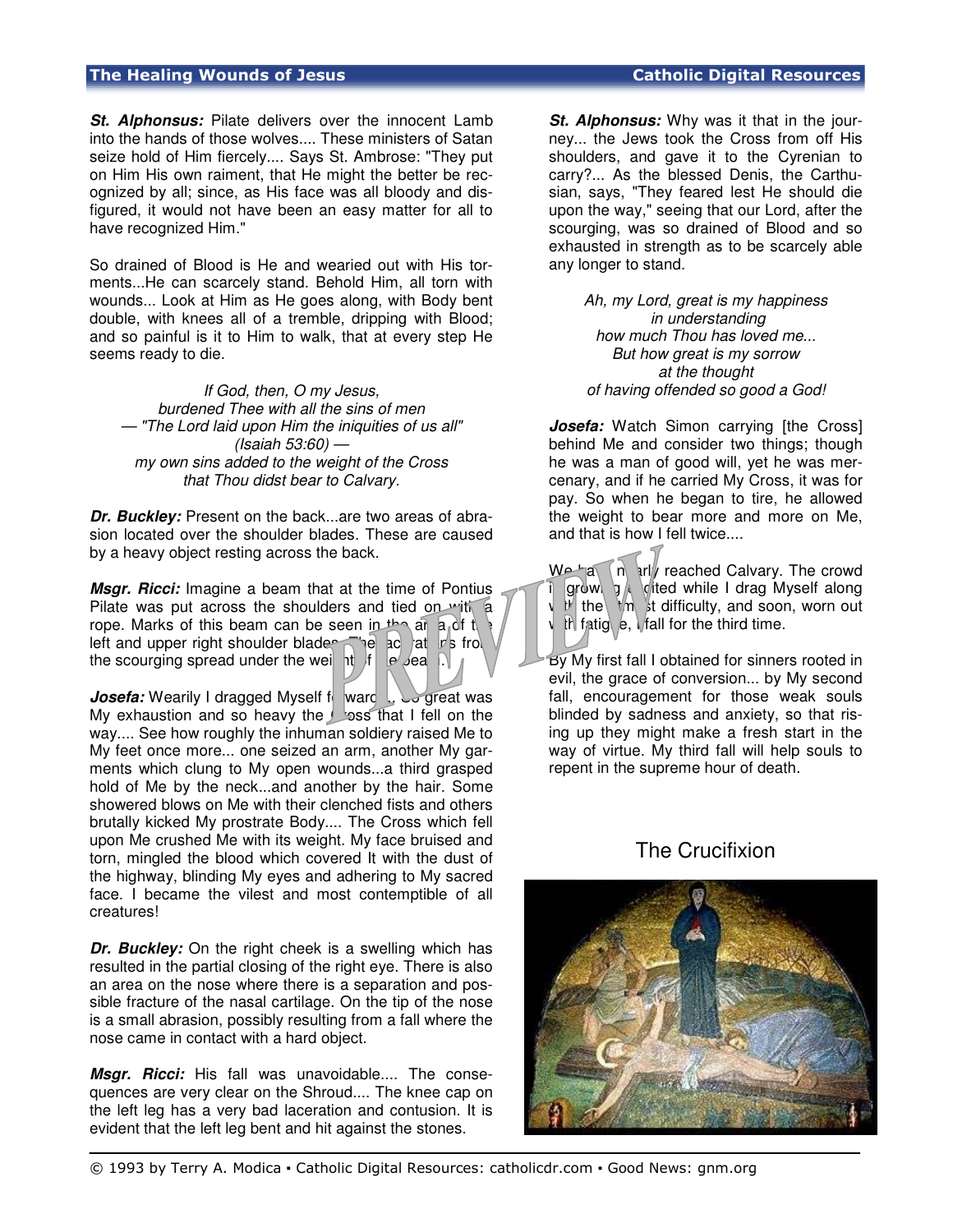## The Healing Wounds of Jesus **Catholic Digital Resources**

**Anne Catherine:** When the executioners found it impossible to drag the woolen garment... over His head, on account of the crown of thorns, they tore off this most painful crown, thus reopening every wound.... He shook.... As He was unable to stand, they led Him to a large stone and placed Him roughly down upon it, but no sooner was He seated than they aggravated His sufferings by putting the crown of thorns on His head.

*Josefa:* The hour has come! The executioners stretch Me upon the Cross. They violently seize and extend My arms that My hands may reach the holes they have prepared in the wood. Every shock causes My thorn-crowned head to come into violent contact with the Cross... the thorns are driven deeper and deeper into it.

**St. Alphonsus:** After the nailing of one of His hands, the nerves shrink so that they had need of main force and ropes, as was revealed by St. Bridget, to draw the other hand and the feet up to the places where they were to be nailed; and this occasioned so great a tension on the nerves and veins, that they broke assunder with a violent convulsion.

Ah, my Jesus, by what power as it Thy hands and Thy feet were  $\overline{e}$  and to his wood, but by the love Thou did thear to men

Venerable Maria, as she un erstood the Blessed **Mother to say:** Then the executioners ordered the Savior to stretch Himself on the Cross in order that they might mark the places where the holes were to be bored for the nails. The Savior obeyed without a murmur, but the wicked men did not make the marks for the holes in the places corresponding with the dimensions of His Body, but wider assunder in order to inflict upon Him a new and unheard-of martyrdom...

The executioners ordered Him a second time to stretch Himself on the Cross in order that they might nail Him to it. The Savior obeyed.... Immediately, one of the executioners seized His hand and pressed it down on the hole in the arm of the Cross while another executioner took a big nail with rough edges and with a hammer drove it through the (hard bone of the) Savior's hand.

**Anne Catherine:** When the executioners perceived that His left hand did not reach the hole... they... pulled the left hand violently until it reached the place prepared for it. They again knelt on Him, tied down His arms and drove a second nail into His left hand.

**Teresa:** When His hands have been nailed, Our Savior raises His two feet trembling, for He writhes under the pain.



**An** ie Catherine: They fastened a rope to  $\overline{\text{MS}}$  right leg and dragged it violently... and then tied it down as tightly as possible. The agony which Jesus suffered was indescribable.... They then fastened His left foot to His right and, having first bored a hole through them with a sort of piercer, they took a very long nail and drove it completely through both feet (which they pressed down to lay flat against the beam).

**Josefa:** Having nailed My hands, they pull pitilessly at My feet; My wounds burst open afresh... the nerves are severed...the bones dislocated... the torture is unspeakable!

**St. Alphsonsus**: "Among all the different kinds of death, there was none worse".... But the pains of Jesus were far beyond all other pains; for... the Body of Jesus Christ, being perfectly constituted, was more quick and sensitive to pain — that Body which was fashioned for Him by the Holy Spirit, expressly with a view to His suffering. Tiepoli tells us that, in the Crucifixion, there were dealt 28 strokes of the hammer upon His hands, and 36 upon His feet.

**Josefa:** See thy Jesus extended on the Cross, without honor or liberty. He cannot stir hand or foot.... Nothing remains to Him.